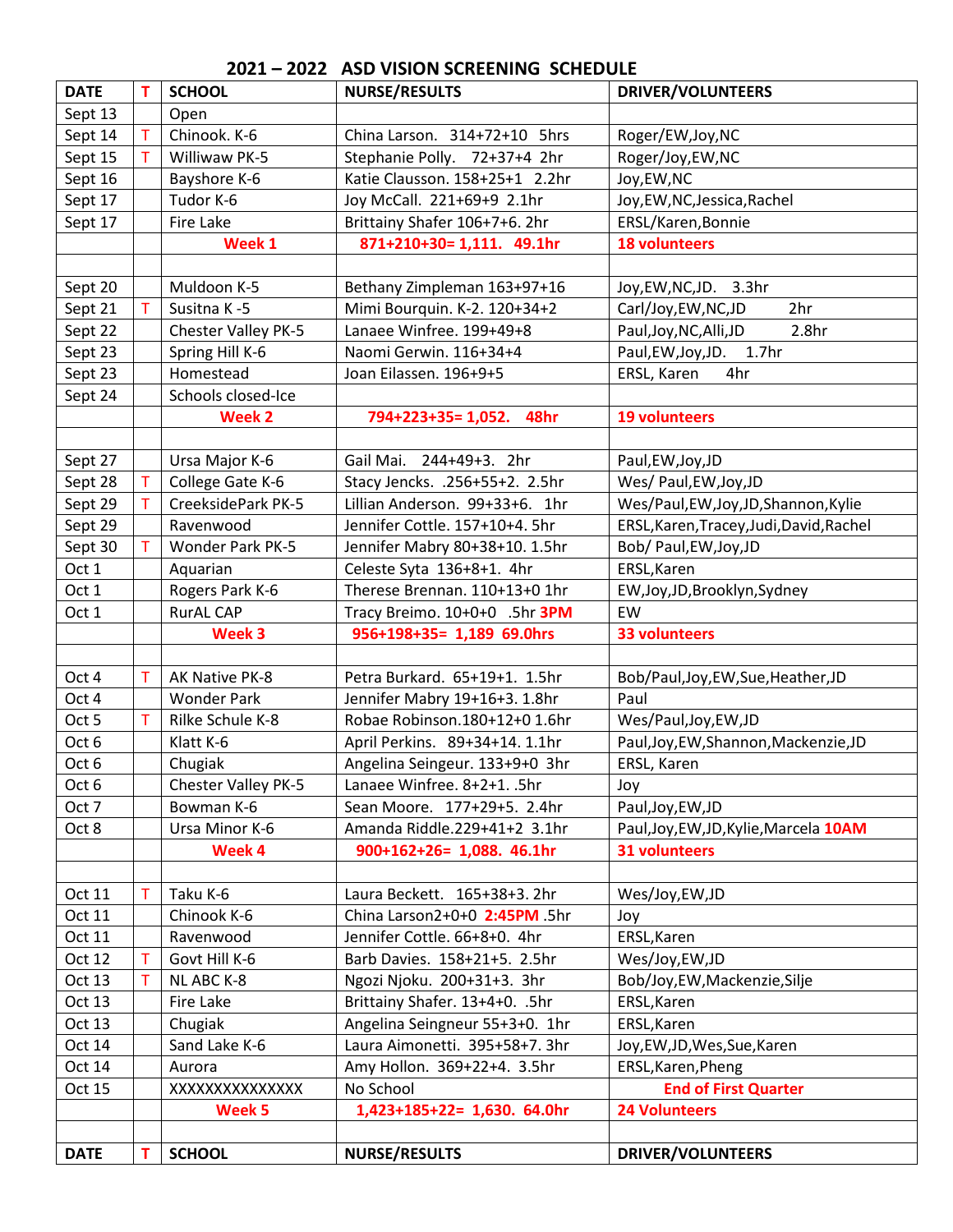| Oct 18           |   | King Tech PK              | Amy Doogan 9AM. 14+1+0. 1hr       | <b>EW</b>                                  |  |
|------------------|---|---------------------------|-----------------------------------|--------------------------------------------|--|
| Oct 19           |   | Huffman K-6               | Krista Hepler. 144+14+2. 1.5hr    | Joy, EW, JD, Kourtney                      |  |
| Oct 20           |   | XXXXXXXXXXXXXX            | P/T Conferences                   |                                            |  |
| <b>Oct 21</b>    |   | XXXXXXXXXXXXXX            | P/T Conferences                   |                                            |  |
| <b>Oct 22</b>    |   | XXXXXXXXXXXXXX            | No School                         |                                            |  |
|                  |   | Week 6                    | $158+15+2= 175.$<br><b>7.0hr</b>  | <b>5 volunteers</b>                        |  |
|                  |   |                           |                                   |                                            |  |
| Oct 25           |   | Denali PK-6               | Marissa Cason. 188+29+5. 2.8hr    | Paul, Joy, EW, Sue, JD                     |  |
| Oct 26           | Τ | O'Malley K-6              | Lana Akulova-Briggs. 152+10       | Wes/ Paul, EW, JD. 1.5hr                   |  |
| Oct 26           |   | Alpenglow                 | Jeannine Moorman 111+12+2         | ERSL, Karen. 3hr                           |  |
| Oct 27           |   | Tyson PK-5                | TJ Rodgers 100+44+6. 2.7hr        | Paul, EW, Joy, JD                          |  |
| Oct 27           |   | Eagle River               | Jennifer Brusehaber. 119+12+3.    | ERSL, Karen. 3hr                           |  |
| Oct 27           |   | Govt Hill                 | Barb Davies. 19+4. .8hr           | Paul                                       |  |
| Oct 28           | т | North Star PK-6           | Imelda Aranet 101+35+10 2.9hr     | Wes/Joy, Paul, EW, JD                      |  |
| Oct 28           |   | <b>Birchwood ABC</b>      | April Polluck. 104+4+3 3hr        | ERSL, Karen, Pheng                         |  |
| Oct 29           |   | Nunaka Valley K-5         | Gabrielle Mordini. 106+31+3       | Paul, EW, Joy, JD. 2.5hr                   |  |
| Oct 29           |   | Eagle Academy             | Jan Gilbert 9AM. 147+19+2. 3hr    | ERSL, Karen, Sonia                         |  |
| Oct 29           |   | Fire Lake                 | Brittainy Shafer 12:30 10+1+1     | ERSL, Karen. .5hr                          |  |
|                  |   | Week 7                    | 1,157+201+35= 1,393. 74.6hrs      | <b>30 Volunteers</b>                       |  |
|                  |   |                           |                                   |                                            |  |
| Nov 1            | T | Willow Crest PK-6         | Pam Miller 75+33+1. 1.3hr         | Bob/Joy,EW,Paul,JD,Dennis                  |  |
| Nov <sub>2</sub> |   | Inlet View K-6            | Kelly Smith. 80+6+0.<br>.6hr      | Joy, EW, Paul, JD, Dennis                  |  |
| Nov <sub>2</sub> |   | Denali                    | Marissa Cason. 20+12+0. .3hr      | Paul                                       |  |
| Nov 3            |   | Girdwood K-8              | Olivia Stone. 70+2. 3hr           | Girdwood Club only- 4 volunteers           |  |
| Nov 3            | т | Scenic Park K-5           | Tracy Taylor. K-2.130+32+3. 1hr   | Wes/Joy, EW, Paul, JD                      |  |
| Nov 3            |   | Taku                      | Laura Beckett. 27+11+1. 1hr       | Joy                                        |  |
| Nov 4            |   | Bear Valley K-6           | Rita Tyra. 138+6+0. 1hr           | Joy, Paul, JD, Dennis, Kathy               |  |
| Nov <sub>5</sub> | T | Trailside K-6             | Donna Wilson 294+38+5. 2hr +      | Wes/Joy,JD, Marcella, Sydney, Dennis, Paul |  |
|                  |   |                           | 1@.5hr                            |                                            |  |
|                  |   | Week 8                    | $834+140+10 = 984.$ 48.6hrs       | <b>34 volunteers</b>                       |  |
|                  |   |                           |                                   |                                            |  |
| Nov 8            | Τ | Winterberry K-8           | Katrina Seater. 100+10+2. 2hr     | Wes/Joy, EW, JD, DC                        |  |
| Nov 8            |   | <b>CCS Early Learning</b> | Michelle Schilling 13+0. .7hr     | ERSL, Bonnie.                              |  |
| Nov 9            | т | Airport Hts PK-6          | Aimee Larimer.120+66+11 2.3hr     | Wes/Joy, EW, JD, Kathy, DC, Heather        |  |
| <b>Nov 10</b>    |   | Turnagain K-6             | Chelsea Nagoda. 164+24+4          | Joy, JD, Maylen, Jessica, DC3@2, 2@2.5     |  |
| <b>Nov 11</b>    |   | XXXXXXXXXXXXXX            | Holiday- No School                |                                            |  |
| <b>Nov 12</b>    |   | XXXXXXXXXXXXXXX           | Lions at Midwinter Conference     |                                            |  |
|                  |   | Week 9                    | 397+100+17= 514 37.8hr            | <b>18 volunteers</b>                       |  |
|                  |   |                           |                                   |                                            |  |
| <b>Nov 15</b>    |   | Lake Hood K-6             | Laurel Andrews. 89+24+1. 1.3hr    | Joy, EW, Paul, JD, DC, Kourrtney           |  |
| <b>Nov 16</b>    |   | Gladys Wood PK-6          | Kathy Easley. 116+43+4 1.3hr      | Joy, EW, Paul, JD, Dennis                  |  |
| <b>Nov 16</b>    |   | <b>Willow Crest</b>       | Pam Miller. 1PM. 17+9. .5hr       | Paul                                       |  |
| <b>Nov 16</b>    |   | Aquarian                  | Celeste Syta. 223+19+1. 2hr       | Karen, Darnell                             |  |
| Nov 17           |   | Mt View PK-5              | Melissa Morrissey. 177+94+9 3.1hr | Joy, EW, Hayley, Maylen, Kathy, JohnT,     |  |
|                  |   |                           |                                   | Kourtney, Dennis, JD                       |  |
| <b>Nov 17</b>    |   | Homestead                 | Joan Eilassen. 90+19+1. 1.5hr     | ERSL, Karen, Bonnie                        |  |
|                  |   |                           |                                   |                                            |  |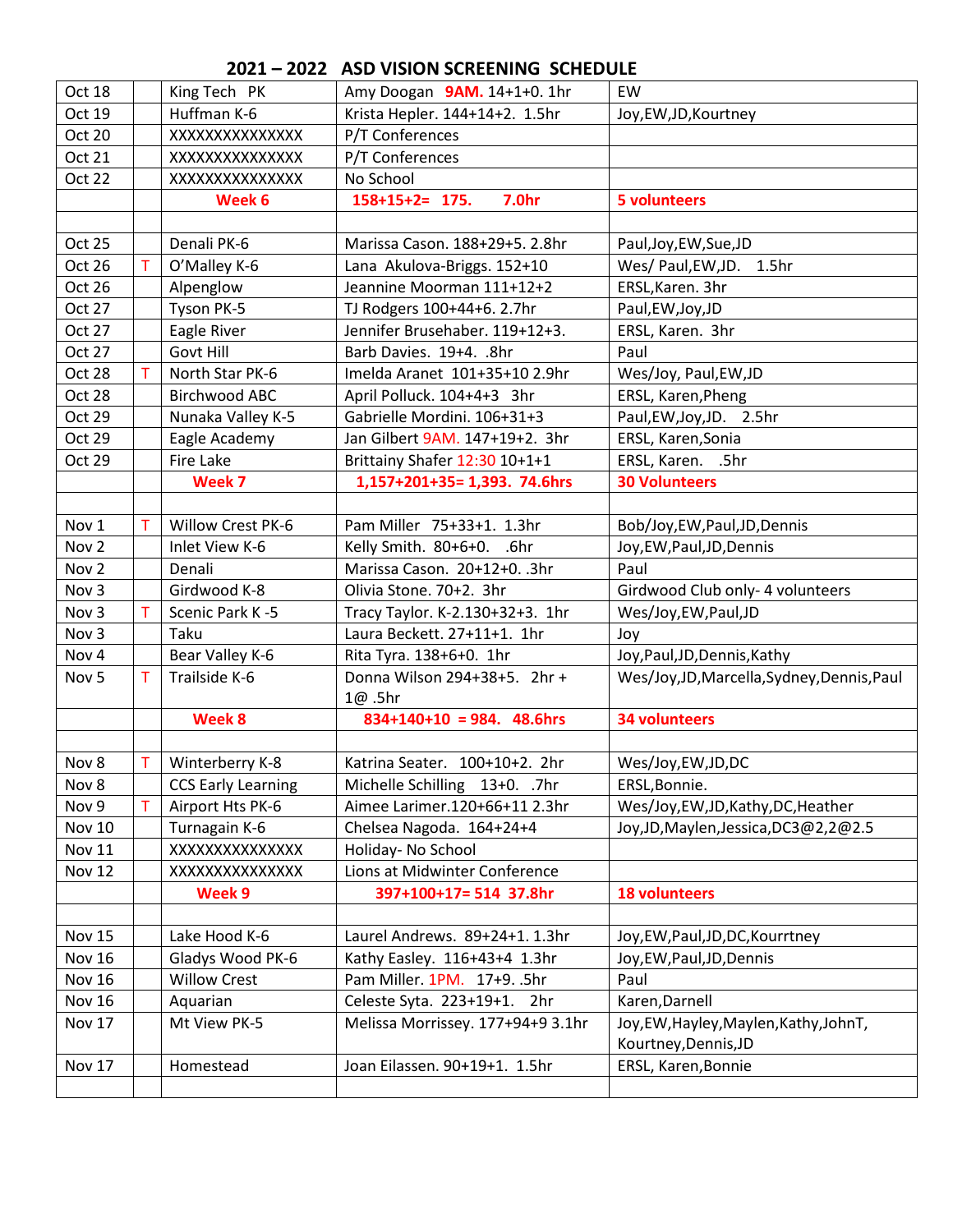| <b>DATE</b>      | T. | <b>SCHOOL</b>       | <b>NURSE/RESULTS</b>                      | <b>DRIVER/VOLUNTEERS</b>                    |  |
|------------------|----|---------------------|-------------------------------------------|---------------------------------------------|--|
| Nov 18           |    | Ptarmigan K-5       | Brittany Bretz.189+81+14. 3hr             | Joy, EW, JD, Paul, Kourtney, Darnell, DC    |  |
| Nov 18           |    | Ursa Minor          | Amanda Riddle 31+2+1. 2hr                 | ERSL, Karen                                 |  |
| <b>Nov 19</b>    |    | Northwood K-6       | Alex Webb 123+51+4. 2.5hr                 | Joy, EW, JD, Brooklyn, Marcela, DC, Paul    |  |
| <b>Nov 19</b>    |    | Eagle River         | Jennifer Brusehaber.85+19+1               | ERSL, Karen, Bonnie. 2hr                    |  |
|                  |    | <b>Week 10</b>      | 1,140+361+36= 1,537 94.2hrs               | <b>41 Volunteers</b>                        |  |
|                  |    |                     |                                           |                                             |  |
| <b>Nov 22</b>    |    | Russian Jack. PK-5  | Sandy Haldane 175+60+7<br>5@.3 7@1.5      | Joy, EW, JD, Kourtney, DC, Paul, Darnell    |  |
| <b>Nov 22</b>    |    | Northwood           | Alex Webb. 1PM. 7+1+2. .3hr               | Paul                                        |  |
| <b>Nov 22</b>    |    | Muldoon             | Bethany Zimpleman 12PM<br>76+82+17        | Silje, Allie. 2.3hr                         |  |
| Nov 23           |    | Muldoon             | Bethany Zimpleman 12PM                    | Silje, Kylie. 1hr                           |  |
| Nov 23           |    | King Tech           | Amy Doogan. 9AM. 4+0. .3hr                | EW                                          |  |
| Nov 23           |    | Orion K-6           | Terri Wurm. 129+12+1. 2hr                 | ERSL, Karen, Darnell                        |  |
| Nov 23           |    | Tudor               | Joy McCall. 12:30. 36+10 . 1.3hr          | Paul                                        |  |
| Nov 23           |    | Nunaka Valley       | Gaby Mordini.12:00. 26+5+4                | Joy. 1.3hr                                  |  |
| Nov 24           |    | Kincaid K-6         | Yulandra Massey. 139+15+3. 2hr            | Joy, EW, JD, Dennis, Paul, Kourtney         |  |
| <b>Nov 25</b>    |    | XXXXXXXXXXXXXX      | Holiday- No School                        |                                             |  |
| <b>Nov 26</b>    |    | XXXXXXXXXXXXXX      | Holiday- No School                        |                                             |  |
|                  |    | <b>Week 11</b>      | 592+185+34= 811. 37.8hr                   | 24 volunteers                               |  |
|                  |    |                     |                                           |                                             |  |
| <b>Nov 29</b>    |    | Campbell PK-6       | Wendy Parsons 287+41+7. 1.5hr             | Joy, EW, JD, Kourtney, DC, Paul, DL +1@.6hr |  |
| <b>Nov 29</b>    |    | <b>Willow Crest</b> | Pam Miller. 3+1+2. .3hr                   | Paul                                        |  |
| Nov 30           |    | Lake Otis PK-6      | Charles Hsieh.198+61+15. 1.5hr            | Joy, EW, JD, Dennis, Paul, Kathy, Darnell   |  |
| <b>Nov 30</b>    |    | <b>Spring Hill</b>  | Naomi Gerwin 1PM. 23+6+1 1hr              | Joy                                         |  |
| <b>Nov 30</b>    |    | Ravenwood           | Jennifer Cottle 187+22+3. 5hr             | ERSL, Karen, Bonnie                         |  |
| Dec 1            |    | Abbott Loop PK-6    | Katie Raychel 85+23. 1hr+1@.3             | Joy, EW, JD, Paul, Dennis, Kathy            |  |
| Dec 1            |    | Sand Lake           | Laura Aimonetti 1PM. 38+6+1               | Paul. 1.5hr                                 |  |
| Dec 2            |    | Oceanview. PK-6     | June Lemons 167+34+4 5@1.5hr              | Joy, EW, JD, Dennis, Paul. 1@1.5hr          |  |
| Dec <sub>2</sub> |    | Sand Lake           | Laura Aimonetti, 2+0, .1hr                | Paul                                        |  |
| Dec 2            |    | Chugiak             | Angelina Seingneur 146+12 2hr             | ERSL, Karen, Bonnie                         |  |
| Dec 3            |    | Kasuun PK-6         | Linda Korevec.79+19+1 1hr                 | Joy, EW, JD, Dennis, Paul                   |  |
|                  |    | Week 12             | 1,215+225+34= 1,474. 48.5hr               | <b>38 volunteers</b>                        |  |
|                  |    |                     |                                           |                                             |  |
| Dec <sub>6</sub> |    | Mt View             | Melissa Morrissey 11+9+1 1hr              | Joy                                         |  |
| Dec 7            |    | Baxter K-6          | Rhia Madsen. 139+40+2. 1.5hr              | Joy, EW, JD, Dennis, Paul                   |  |
| Dec 7            |    | Northwood           | Alex Webb. 1PM. 20+6+2 1.4hr              | Paul                                        |  |
| Dec 8            |    | Fairview PK-6       | Andrea Johnstone 90+34+7.                 | Joy, JD, Dennis, Paul 2@2.5hr, 2@1.5hr      |  |
| Dec 8            |    | Kasuun              | Linda Korevec. 1PM. 10+4. 1hr             | Joy                                         |  |
| Dec 8            |    | Lake Otis           | Charles Hsieh. 12:00. 12+4. .7hr          | Paul                                        |  |
| Dec 8            |    | Abbott Loop         | Caitlin Spanogle. 2PM.10+4 .6hr           | Paul                                        |  |
| Dec 9            |    | Polaris K-12        | Patty Barker. 93+15. 1hr                  | Joy, JD, Dennis, Paul, Peter                |  |
| Dec 10           |    | Fire Lake           | Brittainy Shafer 4+1.<br>.3 <sub>hr</sub> | ERSL, Karen                                 |  |
|                  |    | Week 13             | 389+117+12= 518.<br><b>21.5hrs</b>        | 20 volunteers                               |  |
|                  |    |                     |                                           |                                             |  |
|                  |    |                     |                                           |                                             |  |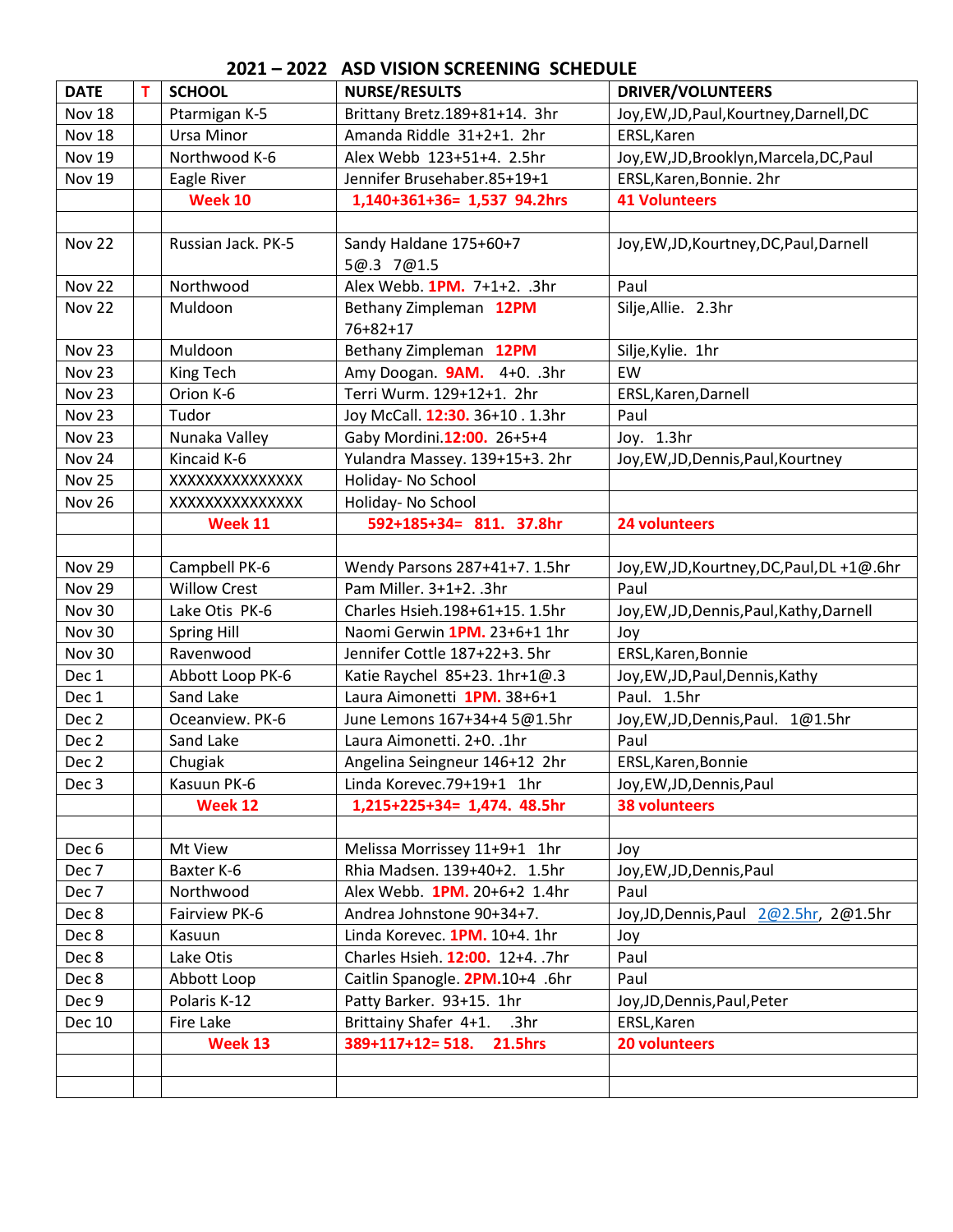| <b>DATE</b>      | T | <b>SCHOOL</b>     | <b>NURSE/RESULTS</b>             | <b>DRIVER/VOLUNTEERS</b>     |  |
|------------------|---|-------------------|----------------------------------|------------------------------|--|
| <b>Dec 13</b>    |   | Rabbit Creek K-6  | Debbie Hinsberg 132+13+4 1hr     | Joy, EW, JD, Dennis, Paul    |  |
| <b>Dec 14</b>    |   | Kasuun            | Linda Korevec. 1PM. 3+3. .5hr    | Joy                          |  |
| <b>Dec 14</b>    |   | Fairview          | Andrea Johnstone 12:00.18+7+3    | Paul. 1.1hr                  |  |
| <b>Dec 15</b>    |   | Open              |                                  |                              |  |
| Dec 16           |   | Open              |                                  |                              |  |
| Dec 17           |   | XXXXXXXXXXXXXX    | No School                        | <b>End of Second Quarter</b> |  |
|                  |   | Week 14           | 153+23+7= 183. 6.6hr             | <b>7 volunteers</b>          |  |
|                  |   |                   |                                  |                              |  |
|                  |   |                   |                                  |                              |  |
| Jan 3            |   |                   |                                  |                              |  |
| Jan 4            |   |                   |                                  |                              |  |
| Jan 5            |   |                   |                                  |                              |  |
| Jan 6            |   | <b>Ursa Minor</b> | Amanda Riddle. 12+1+1.<br>.5hr   | ERSL, Karen                  |  |
| Jan 7            |   |                   |                                  |                              |  |
|                  |   | Week 15           | $12+1+1=14.$ .5hr                | 1 volunteer                  |  |
| Jan 10           |   | Open              |                                  |                              |  |
| Jan 11           |   | Grace Christian   | Christiane Schild.239+21+2 8AM   | Joy, EW, Paul, JD. 4hr       |  |
| Jan 12           |   | Fairview          | Andrea Johnstone Noon 6+1        | .6hr<br>Paul.                |  |
| Jan 13           |   | Ocean View        | Lanaee Winfree10AM 84+21+4       | Joy, EW, JD. 3hr             |  |
| Jan 14           |   | Open              |                                  |                              |  |
|                  |   | Week 16           | $329+43+6=378$<br><b>29.6hrs</b> | <b>8 volunteers</b>          |  |
|                  |   |                   |                                  |                              |  |
| Jan 17           |   | Open              |                                  |                              |  |
| Jan 18           |   | Taku              | Laura Beckett 7+6. . 10:15AM     | Paul. .8hr                   |  |
| Jan 19           |   | Chinook           | China Larson.19+4+2 10AM         | Paul. 1.1hr                  |  |
| <b>Jan 20</b>    |   | Open              |                                  |                              |  |
| Jan 21           |   | Open              |                                  |                              |  |
|                  |   | Week 17           | $26+10+2=39$ 1.9hr               | 2 volunteers                 |  |
|                  |   |                   |                                  |                              |  |
| <b>Jan 24</b>    |   |                   |                                  |                              |  |
| Jan 25           |   |                   |                                  |                              |  |
| <b>Jan 26</b>    |   |                   |                                  |                              |  |
| <b>Jan 27</b>    |   |                   |                                  |                              |  |
| Jan 28           |   |                   |                                  |                              |  |
|                  |   |                   |                                  |                              |  |
|                  |   |                   |                                  |                              |  |
| <b>Jan 31</b>    |   |                   |                                  |                              |  |
| Feb 1            |   | Ocean View        | Lanaee Winfree10AM 14+9+2        | Paul. 1.8hr                  |  |
| Feb <sub>2</sub> |   |                   |                                  |                              |  |
| Feb 3            |   |                   |                                  |                              |  |
| Feb 4            |   |                   |                                  |                              |  |
|                  |   | Week 18           | $14+9+2 = 25$ 1.8hr              | 1 volunteer                  |  |
|                  |   |                   |                                  |                              |  |
| Feb 7<br>Feb 8   |   |                   |                                  |                              |  |
| Feb 9            |   |                   |                                  |                              |  |
|                  |   |                   |                                  |                              |  |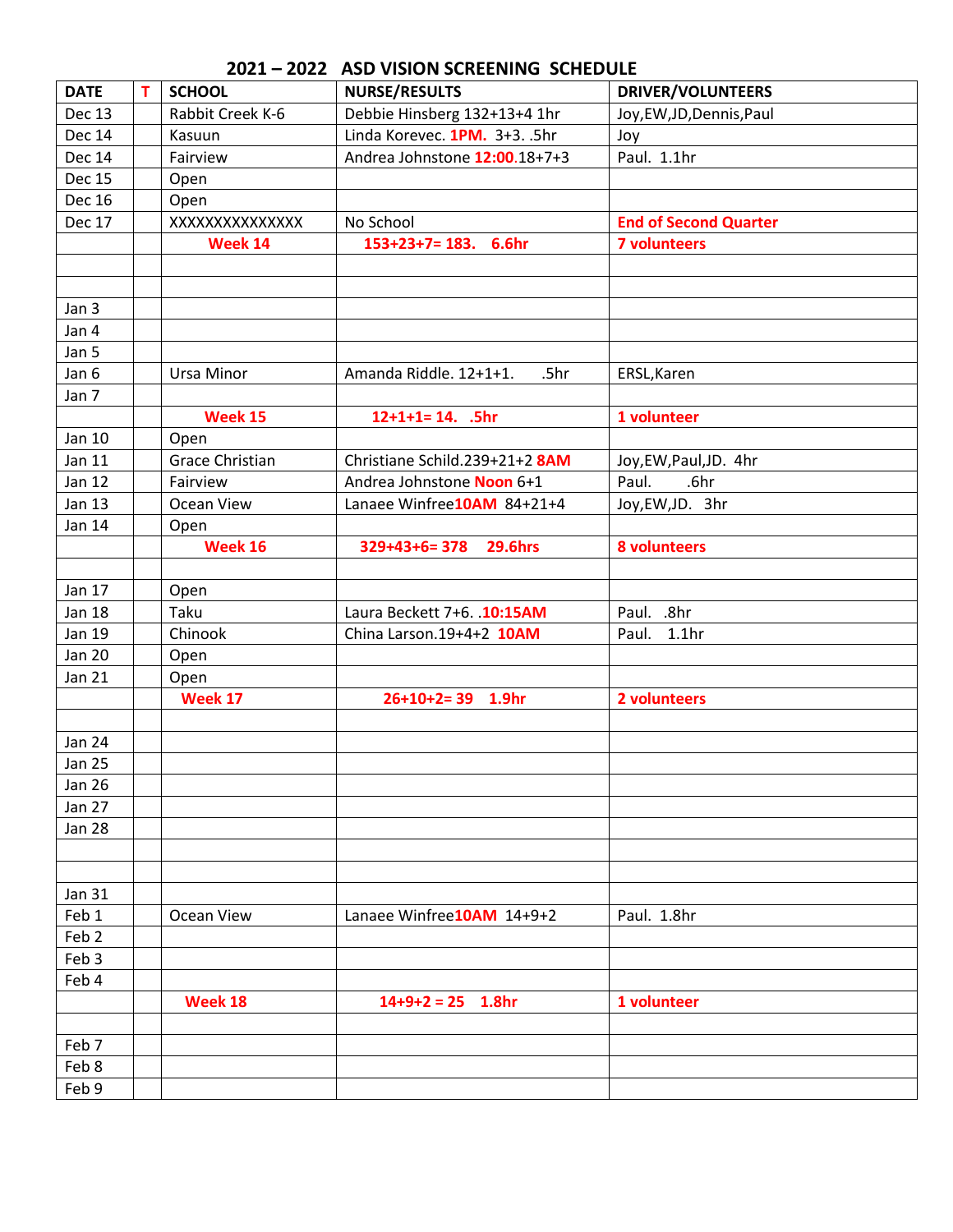| <b>DATE</b>       | т | <b>SCHOOL</b>            | <b>NURSE/RESULTS</b>           | <b>DRIVER/VOLUNTEERS</b>    |
|-------------------|---|--------------------------|--------------------------------|-----------------------------|
| <b>Feb 10</b>     |   |                          |                                |                             |
| Feb 11            |   | Kasuun                   | Linda Korevec 4:15PM. 1+0 .5hr | Joy                         |
|                   |   | Week 19                  |                                |                             |
|                   |   |                          |                                |                             |
| Feb 14            |   | Kasuun                   | Linda Korevec 10AM. 2+1. .3hr  | Joy                         |
| Feb 15            |   | Taku                     | Laura Beckett 9:15AM.11+3+1    | Paul 1hr                    |
| Feb 15            |   | Denali                   | Marissa Casson. 10:30 22+6 2hr | Paul                        |
| Feb <sub>15</sub> |   | Northwood                | Alex Webb. 10AM. 10+3+2. 2hr   | Darnell, Rebecca, Michael   |
| Feb 15            |   | <b>Willow Crest</b>      | Pam Miller. 1:30. 7+2. .3hr    | Paul                        |
| Feb 16            |   | XXXXXXXXXXXXXXXXX        | P/T Conferences- No School     |                             |
| Feb 17            |   | XXXXXXXXXXXXXXXXX        | P/T Conferences- No School     |                             |
| Feb 18            |   | <b>XXXXXXXXXXXXXXXXX</b> | No School                      |                             |
|                   |   | Week 20                  | 52+15+3= 70. 9.6hr             | <b>7 volunteers</b>         |
|                   |   |                          |                                |                             |
| Feb 21            |   | XXXXXXXXXXXXXXXXX        | Holiday - No School            |                             |
| Feb <sub>22</sub> |   |                          |                                |                             |
| Feb <sub>23</sub> |   | Tudor                    | Joy McCall. 9:30. 20           | Paul                        |
| Feb <sub>23</sub> |   | <b>Inlet View</b>        | Kelly Smith 12:00. 12          | Joy                         |
| Feb 24            |   | <b>Mountain View</b>     | Melissa Morrissey 10:30. 20-30 | Paul                        |
| Feb 25            |   |                          |                                |                             |
|                   |   | Week 21                  |                                |                             |
|                   |   |                          |                                |                             |
| Feb 28            |   |                          |                                |                             |
| Mar 1             |   |                          |                                |                             |
| Mar 2             |   |                          |                                |                             |
| Mar 3             |   |                          |                                |                             |
| Mar 4             |   | XXXXXXXXXXXXXXXXXX       | No School                      | <b>End of third quarter</b> |
|                   |   |                          |                                |                             |
|                   |   |                          |                                |                             |
| Mar 7-            |   | XXXXXXXXXXXXXXXXXX       | Spring Break - No School       |                             |
| 11                |   |                          |                                |                             |
|                   |   |                          |                                |                             |
| Mar 14            |   |                          |                                |                             |
| <b>Mar 15</b>     |   |                          |                                |                             |
| <b>Mar 16</b>     |   |                          |                                |                             |
| Mar 17            |   |                          |                                |                             |
| <b>Mar 18</b>     |   |                          |                                |                             |
|                   |   |                          |                                |                             |
|                   |   |                          |                                |                             |
| Mar 21            |   |                          |                                |                             |
| Mar 22            |   |                          |                                |                             |
| Mar 23            |   | Fairview                 | Andrea Johnstone 10:30. 31     | Paul                        |
| Mar 24            |   |                          |                                |                             |
| Mar 25            |   |                          |                                |                             |
|                   |   |                          |                                |                             |
|                   |   |                          |                                |                             |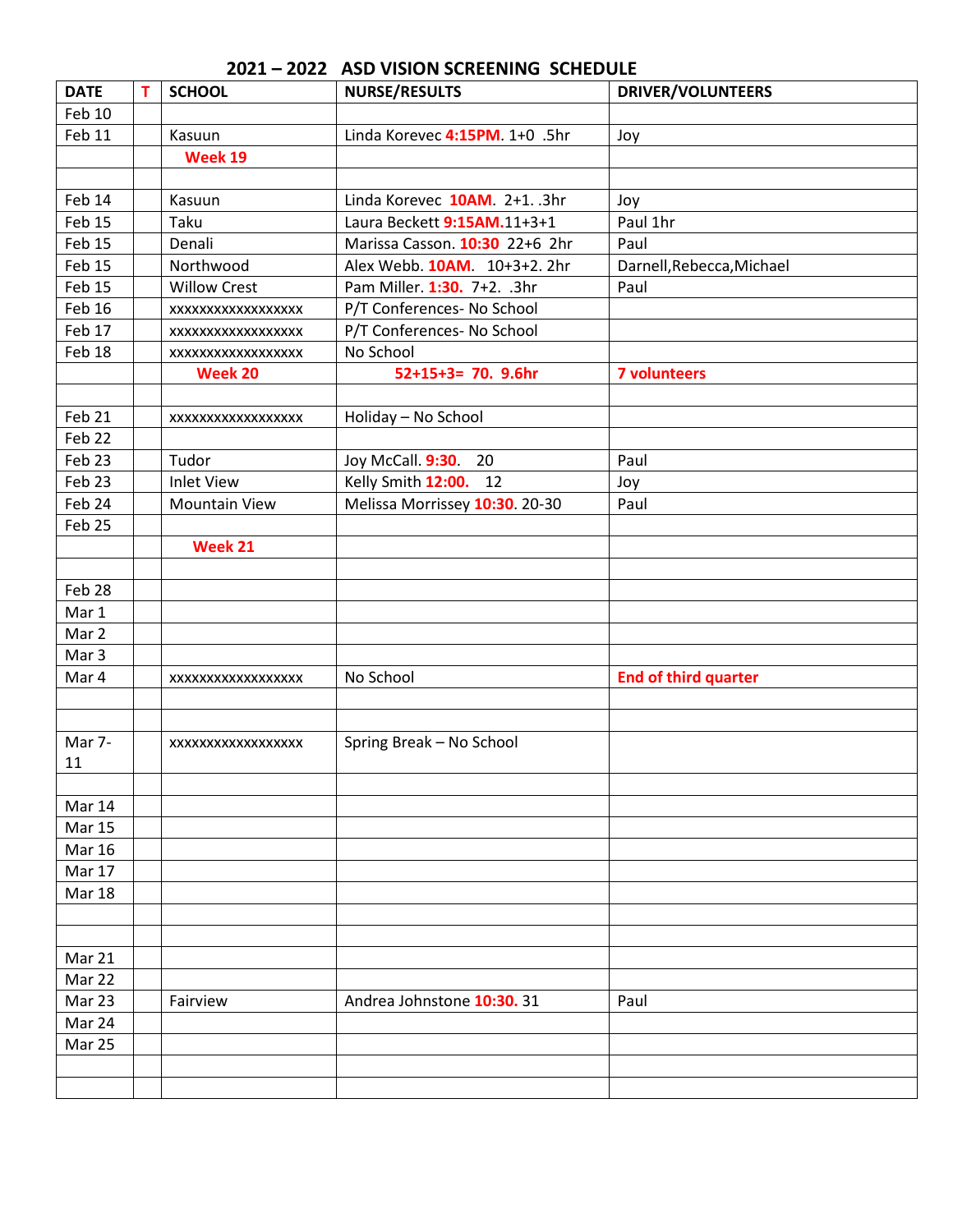# DATE **T** SCHOOL **NURSE/RESULTS** DRIVER/VOLUNTEERS Mar 28 Mar 29 Mar 30 Mar 31 Apr 1 Apr 4 Apr 5 Apr 6 Apr 7 xxxxxxxxxxxxxxxxxx Lions at MD Convention Apr 8 xxxxxxxxxxxxxxxxxx Lions at MD Convention Apr 11 Apr 12 Apr  $13$ Apr 14 Apr 15 Apr 18 Apr 19 Apr 20 Apr 21 Apr 22 Apr 25 Apr 26 Apr 27 Apr 28 Apr 29 May 2 May 3 May 4 May 5 May 6 May 9 May 10 May 11 May 12